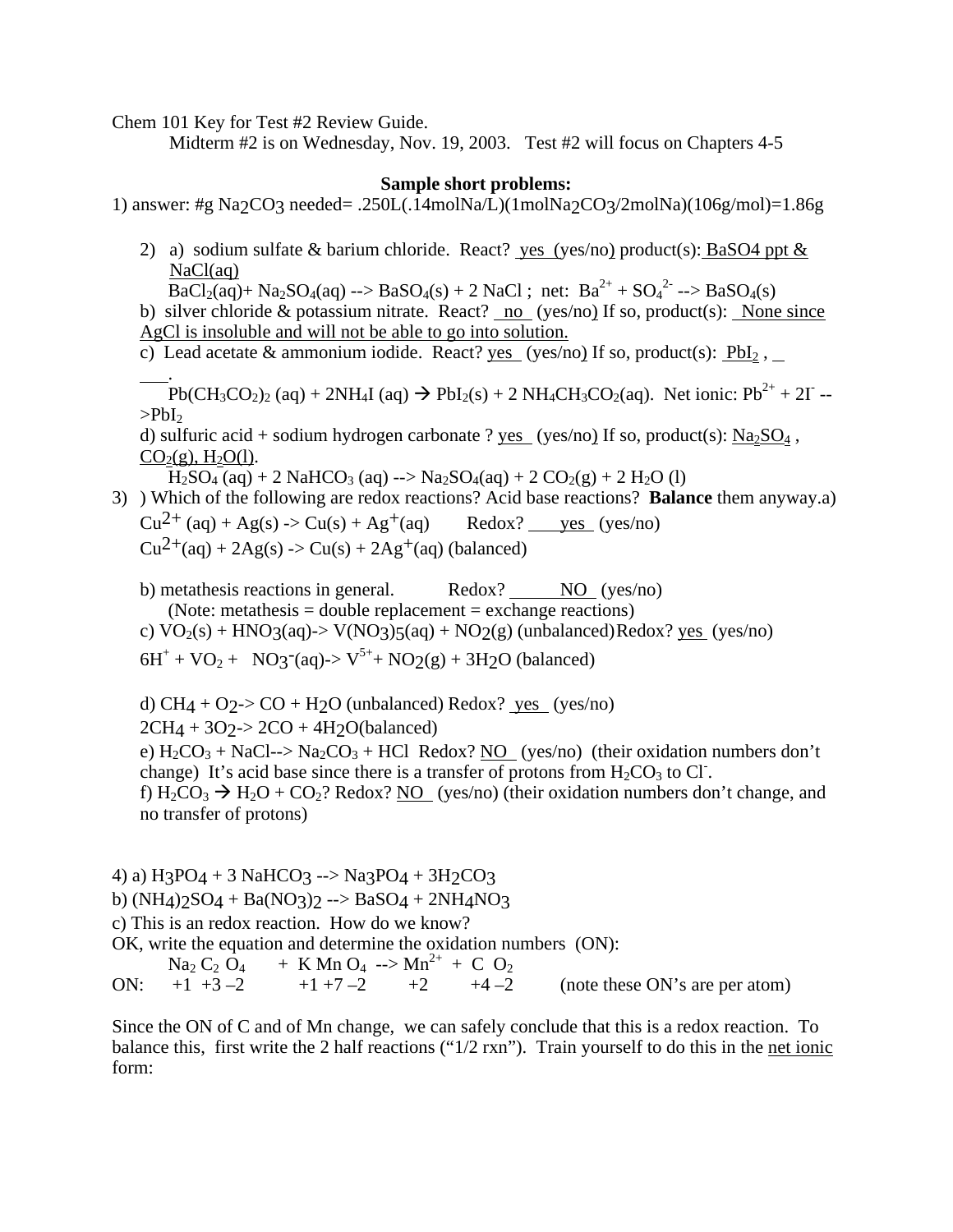Oxidation 1/2 rxn:  $C_2O_4^{2} \rightarrow 2CO_2 + 2e^{2}$  (note: I had to balance the C's first before determining how many e's to place on the right side. Remember that in oxidations, the electrons are on the right side).

We note that this half reaction equation is ALREADY BALANCED.

Reduction  $1/2$  rxn:  $- + 5e \rightarrow Mn^{2+}$  (note that the ON for Mn went down from  $+7$  to  $+2$ . That is a gain of 5 e<sup>t</sup>s. this is still unbalanced. So here we need to balance the oxygens with  $H_2O$  and after that, the H's with  $H^+$ . Note that this is the correct rule for "acidic conditions". If it were basic conditions, we normally add  $2 H<sub>2</sub>O$ 's for each O to balance and the H's with OH.)

 Enough instructions, let's balance the second equation: first balance the 4 O's on the left side by adding  $4 H<sub>2</sub>O's$  on the right side:

$$
MnO_4 + 5e^- >> Mn^{2+} + 4H_2O
$$

OK, now although the O's are balanced, a new problem arises, we have added 8 H's on the right side. To balance those, we add  $8 H^{-3}$  s on the left side:

 $8H^+ + MnO_4^- + 5e^- >> Mn^{2+} + 4H_2O$  (finally this half reaction is balanced!)

finally, check to see if the charges are balanced. Yes they are! Both sides have a net +2 charge.

Now, we have to add the 2 half reactions. But not before making sure that the electrons will cancel out. There must absolutely be no net e's in the final balanced equation. By inspection we note that this will only happen if we first multiply the first (oxidation) equation by 5 and the second (reduction) equation by 2, prior to adding both up.

Final balanced REDOX equation:

 $5C_2O_4^2$  + 16H<sup>+</sup> + 2 MnO<sub>4</sub><sup>2</sup> --> 10CO<sub>2</sub> + 2Mn<sup>2+</sup> + 8H<sub>2</sub>O (Balanced by charge and by mass! Count the charges and the atoms)

5) It is a good habit to start by inspecting the reaction by writing the balanced equation :

 $2$  NaOH + H<sub>2</sub>SO<sub>4</sub> -->  $2H_2O$  + Na<sub>2</sub>SO<sub>4</sub>;

This is a titration problem. If the coefficients were both 1, it would be a simple matter of using  $M_1V_1 = M_2V_2$ . But it is not so simple, so we can just treat it as a standard stoichiometry problem. At the equivalence point, we have:

[NaOH]=moles of NaOH/L NaOH = moles  $H_2SO_4$  (2 mol NaOH/mol  $H_2SO_4$ ) / L NaOH

but moles  $H_2SO_4 = [H_2SO_4]$  x (L  $H_2SO_4 = (0.25 \text{mol/L})(0.0150 \text{L})$ . so, we can write the full solution below:

.015(.25) mol H2SO4 (2mol NaOH /mol H2SO4 )/0.025L = 0.300 M NaOH.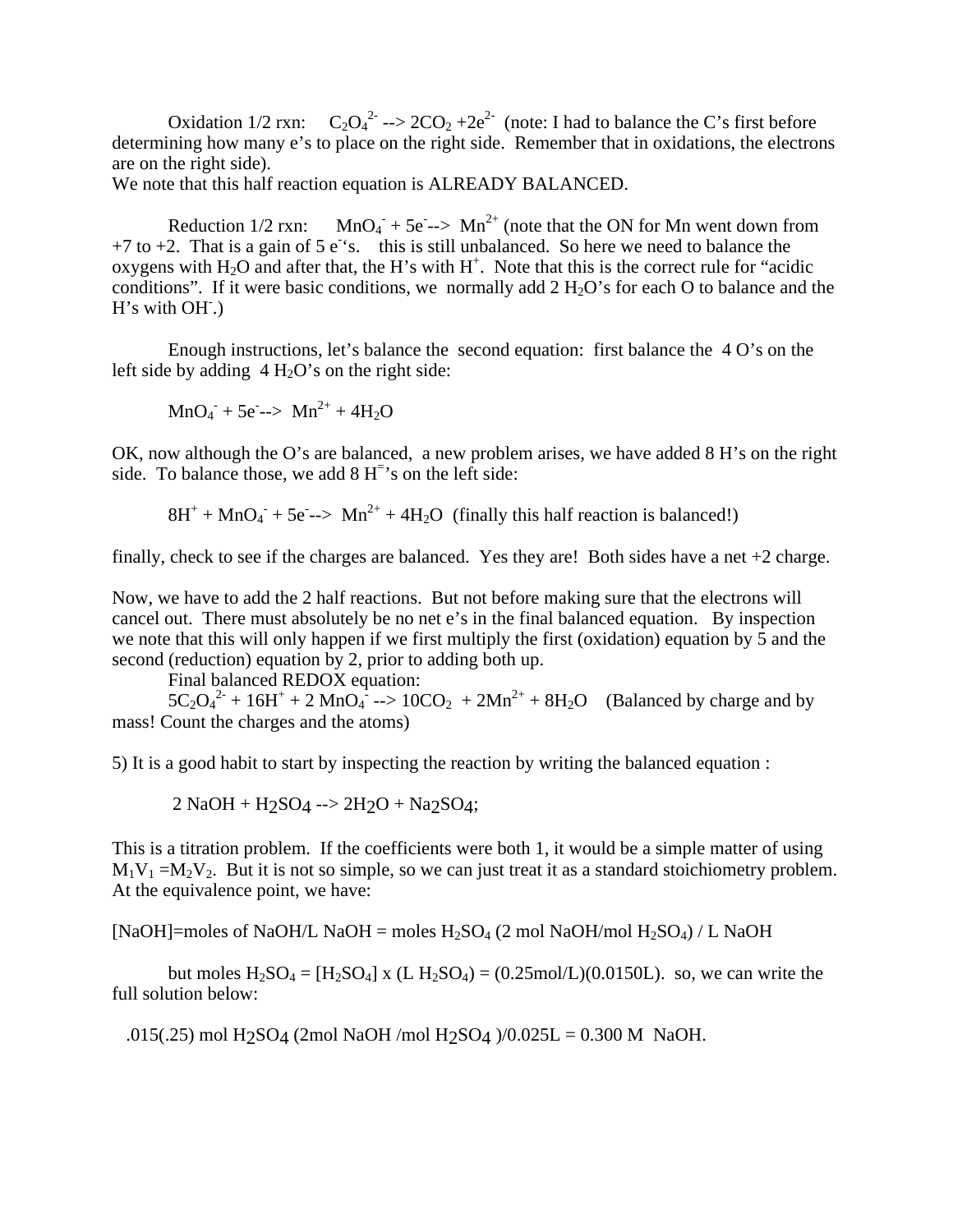(sometimes people get confused about what this means. It means that initially, before we even started any titration, the concentration of the NaOH was 0.300M. Titrations are of course done to determine the otherwise unknown concentration of a base or acid solution).

Here is an alternative approach: (this how we reason it out in Chem 201)

At equivalence: # equiv  $H_2SO_4 = \#$  equiv NaOH  $2 \times$ #moles H<sub>2</sub>SO<sub>4</sub> = #moles NaOH But moles  $= MV$ , so, we can write:

2 x  $M_{H2SO4}V_{H2SO4} = M_{NaOH}V_{NaOH} \Rightarrow 2M_1V_1 = M_2V_e$  where  $V_e = vol$  at

equiv

 $M_2 = 2M_1V_1/V_e = 2(15mL)(.250M)/(25 mL) = 0.300M$  (note that the volume is kept as "mLs" because the units cancel out in the end anyway.)

b) In this question, we have NOT YET REACHED EQUIVALENCE. So, we first calculate how many NaOH's have reacted based on the  $H_2SO_4$  as the limiting reagent. Then, we calculate how much NaOH has remained unreacted by just subtracting it off from the original NaOH. For this problem, it is safest to think in terms of MOLES. Note that this problem is asking what the concentration of NaOH is during the titration. Thus, we need to take into account the actual total volume of the solution after adding  $H_2SO_4$  to it.

Moles NaOH reacted = moles  $H_2SO_4$  added x (2 mol NaOH/1mol  $H_2SO_4$  added)  $= (.250 \text{ mol H}_2\text{SO}_4/L)(.0100L)(2)$ 

the abbreviated solution looks like this:

- [NaOH]=mol NaOH $_{left\,overline{0}$  total soln = mol NaOH<sub>i</sub> -mol NaOH $_{reacted}$ )/(vol NaOH<sub>i</sub>+vol  $H2SO4$  added) =  $(M1V1-2M2V2)/(V1+V2)$  = (.300(25)-2(.25)(10))/(25+10)=.0714 M NaOH
- 6) (a) Note that the number of moles of  $H_2SO_4$  is determined by using conversion factors. That is then divided by the total final volume (in liters).
- $[H2SO4] = mol H2SO4/L = 25.0 g(1mL sol'n/1.48g sol'n/(18molH2SO4/1000mL)/.500L = 0.608$ M
- b) OK, don't forget that 5% (by mass) means 5 grams of solute/100 g solution. First you need to determine the concentration of the NaOH solution.

 $[NaOH] = (5 gNaOH/100g NaOH soln)(1mol NaOH/40g NaOH)(1.1g/mL)(1000mL/L)=1.38 M$ NaOH;

OK. Let's do the conversion factor method: Unknown  $=$  given x conversion factors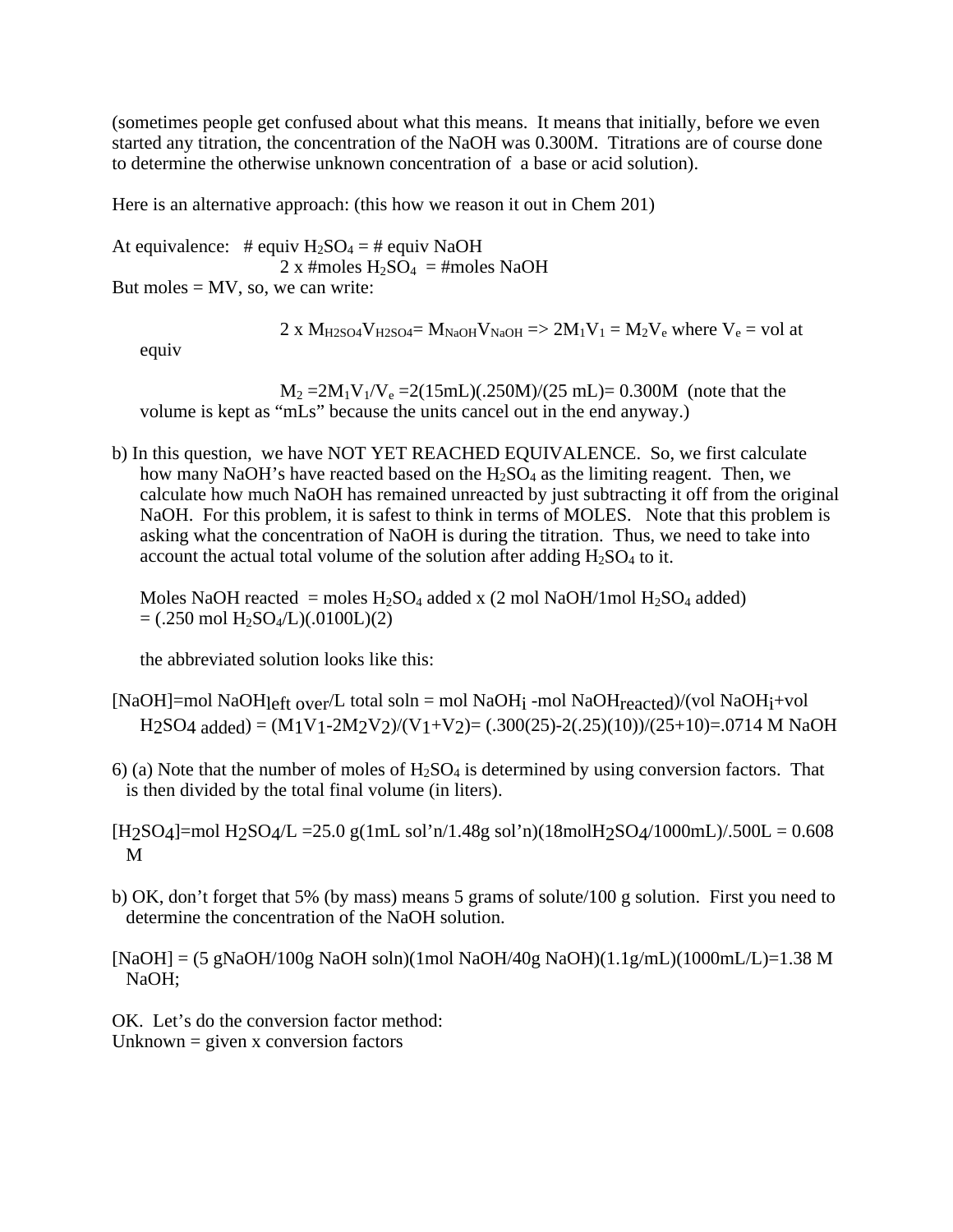#mL NaOH =  $(50.0 \text{ mL H}_2\text{SO}_4)(1\text{L}/1000\text{mL})(0.608\text{mol H}_2\text{SO}_4/\text{L H}_2\text{SO}_4)$  $(2 \text{mol} \text{NaOH} / \text{mol} \text{H}_2 \text{SO}_4)(1 \text{L NaOH}/1.38 \text{ mol NaOH})(1000 \text{mL/L}) = 44.1 \text{ mL}$ 

Alternative method: At equivalence: # eq  $H_2SO_4 = \#$  eq NaOH  $2M_1V_1=M_2V_2 \Rightarrow V_2=2M_1V_1/M_2$ V2=2(.608M(50.0mL))/1.38M= 44.1mLs!

7) a) To get limiting reactant, you can do 2 approaches.

\*The "brute force" approach is just to solve for the amount of product you expect based on each one of the reactant amounts given. The reactant that gives the least amount of product is the limiting reactant.

\*The other method is to assume one of the reactants is the limiting reactant and then calculate how much of the "other" reactant you will need for this limiting reactant to be completely used up. If your calculation shows that you in fact have more reactant at hand than you need, then your first assumption is correct. Otherwise, it is not and you will need to choose the other reactant as your limiting reactant,

Let's try the second approach: Assume that  $H_2$  is limiting:

Solve for mol N<sub>2</sub> needed to react with the 12.0mol H<sub>2</sub>:

- #mol N<sub>2</sub> needed = 12.0 mol H<sub>2</sub> x (1 mol N<sub>2</sub>/3mol H<sub>2</sub>)= 4.0 mol N<sub>2</sub>. Since that is less than the 6.0 mol available, N<sub>2</sub> must be in excess by 2.0 mols. H<sub>2</sub> is limiting reactant. #g N<sub>2</sub> excess = 2.0 mol(28.0g/mol)=56.0 g N2.
- b) Theoretical yield of NH<sub>3</sub> = (12.0 mol H<sub>2</sub>)(2 mol NH<sub>3</sub>/3 mol H<sub>2</sub>) = 8.0 mol NH<sub>3</sub> (17.0g/mol)=136 g NH3
- c) Recall that % yield  $=$  (actual yield/theoretical yield)x100%

 $\Rightarrow$  actual yield = (% yield/100%)(theoretical yield)

So,  $\#$  mol NH<sub>3</sub> = (0.80)(8.0 mol) = 6.4 mol.

d) #g NH3=6.4 mol.x(17.0g/mol)=110 g NH3

e) # molecules NH<sub>3</sub> = 6.4 mol NH<sub>3</sub> x (6.02x10<sup>23</sup> molec/mol)= 3.85x10<sup>24</sup> molecules

 $f$ V<sub>NH3</sub> = 110g(1L/0.76g)= 140 L